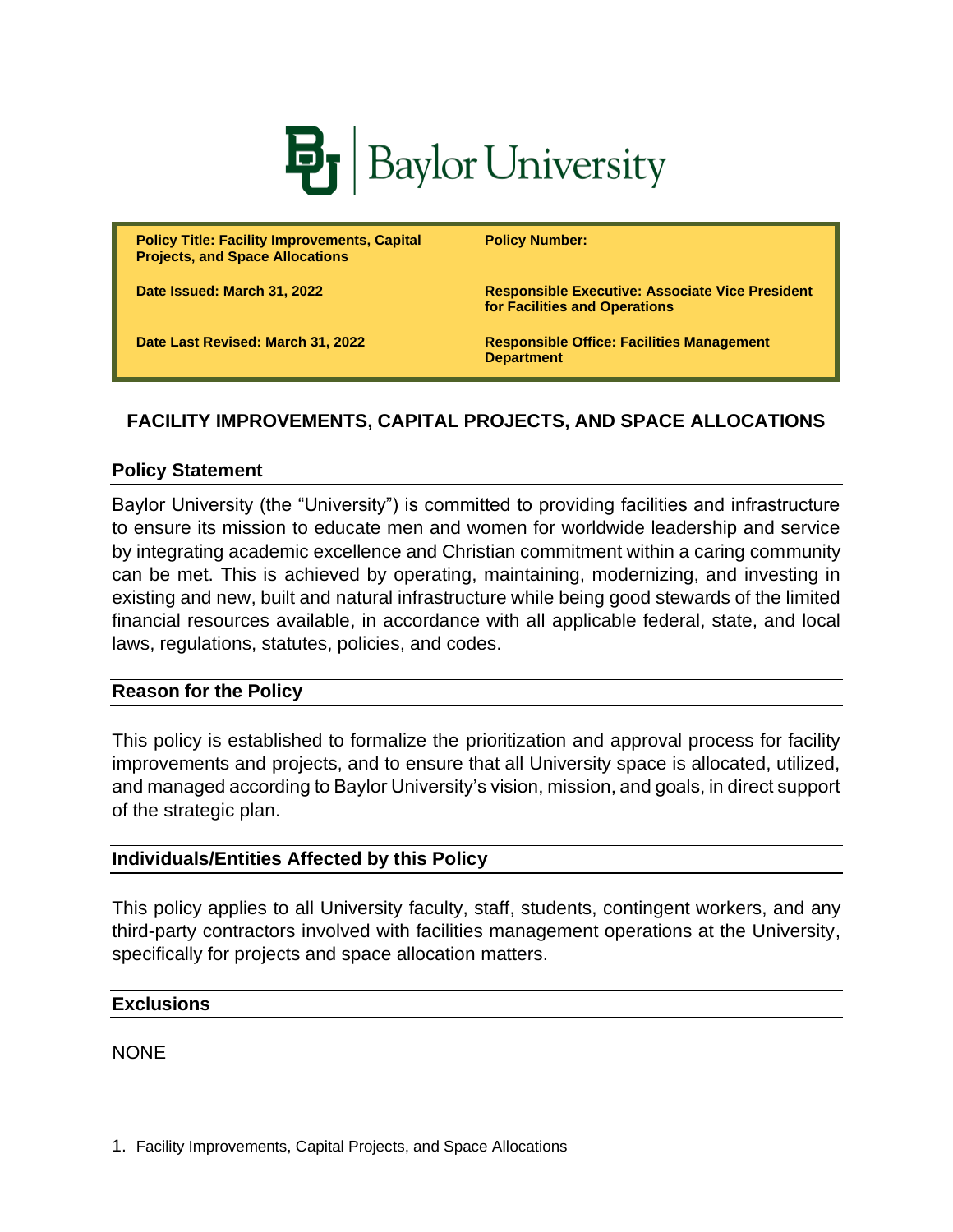## **Related Documents and Forms**

#### **University Policies and Documents**

Building Lettering Standards Facility Improvement and Capital Project Process and Procedures Faculty and Staff Office Standards Flooring Standards Furniture Standards Paint Standards Project Request Form Room Numbering Standards Sculptures, Statues, and Other Features Process and Procedures Space Request Form

#### **Forms and Tools**

Above listed forms, standards, and documents are available at [https://www.baylor.edu/facilities\\_management/](https://www.baylor.edu/facilities_management/)

### **Contacts**

| <b>Subject</b>          | Contact                      | Telephone    | Office email/web site             |
|-------------------------|------------------------------|--------------|-----------------------------------|
| <b>Projects and</b>     | <b>Facilities Management</b> | 254-710-8400 | https://www.baylor.edu/facilities |
| <b>Space Allocation</b> | Department                   |              | management/                       |

## **Responsibilities**

All University faculty, staff, students, contingent workers, and any third-party contractors involved with facilities management operations at the University are responsible for compliance with applicable building and construction statutes, regulations, and codes as well as applicable policies and procedures of the University.

| <b>Facilities</b><br><b>Management</b><br>(FM) Department | FM is responsible for<br>Vetting all project and space allocation requests when properly<br>$\bullet$<br>submitted on the appropriate form |  |  |
|-----------------------------------------------------------|--------------------------------------------------------------------------------------------------------------------------------------------|--|--|
|                                                           | Working with user groups to develop projects and provide<br>$\bullet$<br>space allocation recommendations                                  |  |  |
|                                                           |                                                                                                                                            |  |  |
|                                                           | • Supporting the CAPG and ISSG with information,                                                                                           |  |  |
|                                                           | recommendations, and prioritized listings of projects and space<br>allocation requests for consideration                                   |  |  |
|                                                           | • Providing guidance and oversight for all new design,                                                                                     |  |  |
|                                                           | construction, facility maintenance, and improvements                                                                                       |  |  |
|                                                           | throughout all campus buildings and spaces, including those                                                                                |  |  |
|                                                           | leased by Baylor University, in Waco, Texas                                                                                                |  |  |

2. Facility Improvements, Capital Projects, and Space Allocations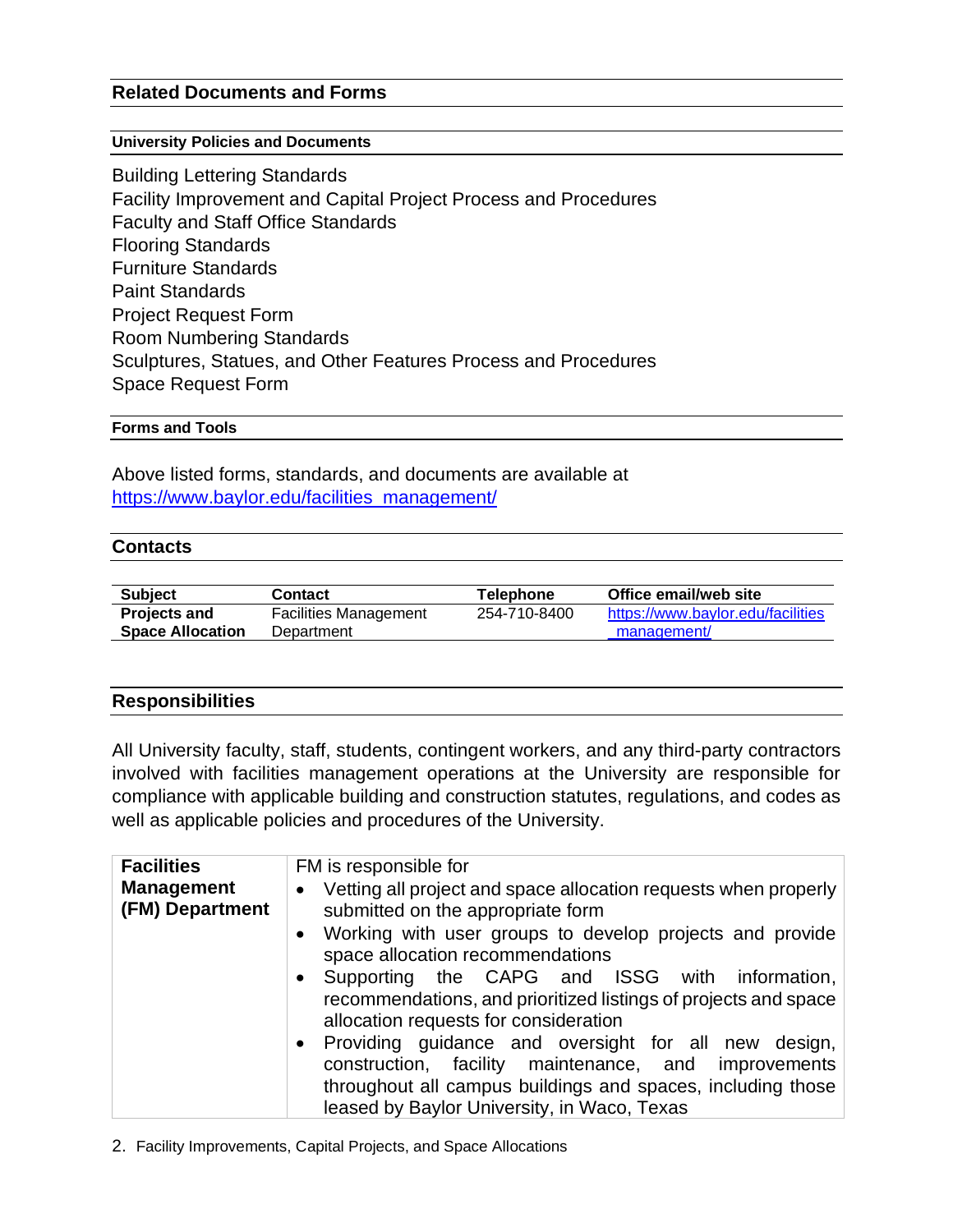|                                                              | Maintaining all University space data and Record Drawing<br>Files and for updating all spaces affected by renovation or<br>construction, as well as changes to room names, room<br>numbers, function, and square footages<br>Maintaining, updating, and ensuring compliance with all<br>$\bullet$<br>facilities related University standards listed in the previous<br>"University Policies and Documents" section. Exceptions to<br>deviate from facilities related University standards will be<br>considered on a case-by-case basis by the Associate Vice<br>President for Facilities and Operations; exception requests<br>must be based on a tangible mission impacting requirement                                                                                                                                                                                                                                                   |
|--------------------------------------------------------------|---------------------------------------------------------------------------------------------------------------------------------------------------------------------------------------------------------------------------------------------------------------------------------------------------------------------------------------------------------------------------------------------------------------------------------------------------------------------------------------------------------------------------------------------------------------------------------------------------------------------------------------------------------------------------------------------------------------------------------------------------------------------------------------------------------------------------------------------------------------------------------------------------------------------------------------------|
| <b>Capital Asset</b><br><b>Planning Group</b><br>(CAPG)      | CAPG members include the<br>Chair - Associate Vice President for Facilities and Operations<br>(Note: The Chair is a non-voting member of the CAPG)<br>Provost<br>$\bullet$<br><b>Chief Business Officer</b><br>$\bullet$<br><b>Chief of Staff to the President</b><br>Vice President for Student Life<br>$\bullet$<br>Vice President of Finance<br>Vice President for Advancement<br>$\bullet$<br>Vice Provost for Research<br>The CAPG is responsible for<br>Prioritizing and approving projects $\geq$ \$50,000<br>Approving space allocation requests<br>٠<br>Submitting a quarterly report to the President's Council and the<br><b>Faculty Senate</b>                                                                                                                                                                                                                                                                                  |
| <b>Institutional</b><br><b>Space Support</b><br>Group (ISSG) | <b>ISSG members include the</b><br>Chair - Associate Vice President for Facilities and Operations<br>$\bullet$<br>Vice Provost for Administration and Operations<br>Associate Vice President of Budget and Planning<br><b>Associate Vice President for Student Life</b><br><b>Assistant Vice Provost for Research Facilities</b><br>$\bullet$<br>Assistant Vice President for Facilities and Planning<br><b>Director of Construction Services</b><br>$\bullet$<br>Manager of Space Planning and Interior Design<br>The ISSG is responsible for<br>Vetting projects and space allocation requests<br>Drafting a prioritized list of projects $\geq$ \$50,000 for CAPG<br>consideration<br>Presenting space allocation requests for CAPG consideration<br>Coordinating and consulting with University and off-campus<br>$\bullet$<br>subject matter experts as necessary and have them present at<br>ISSG and/or CAPG meetings when requested |

3. Facility Improvements, Capital Projects, and Space Allocations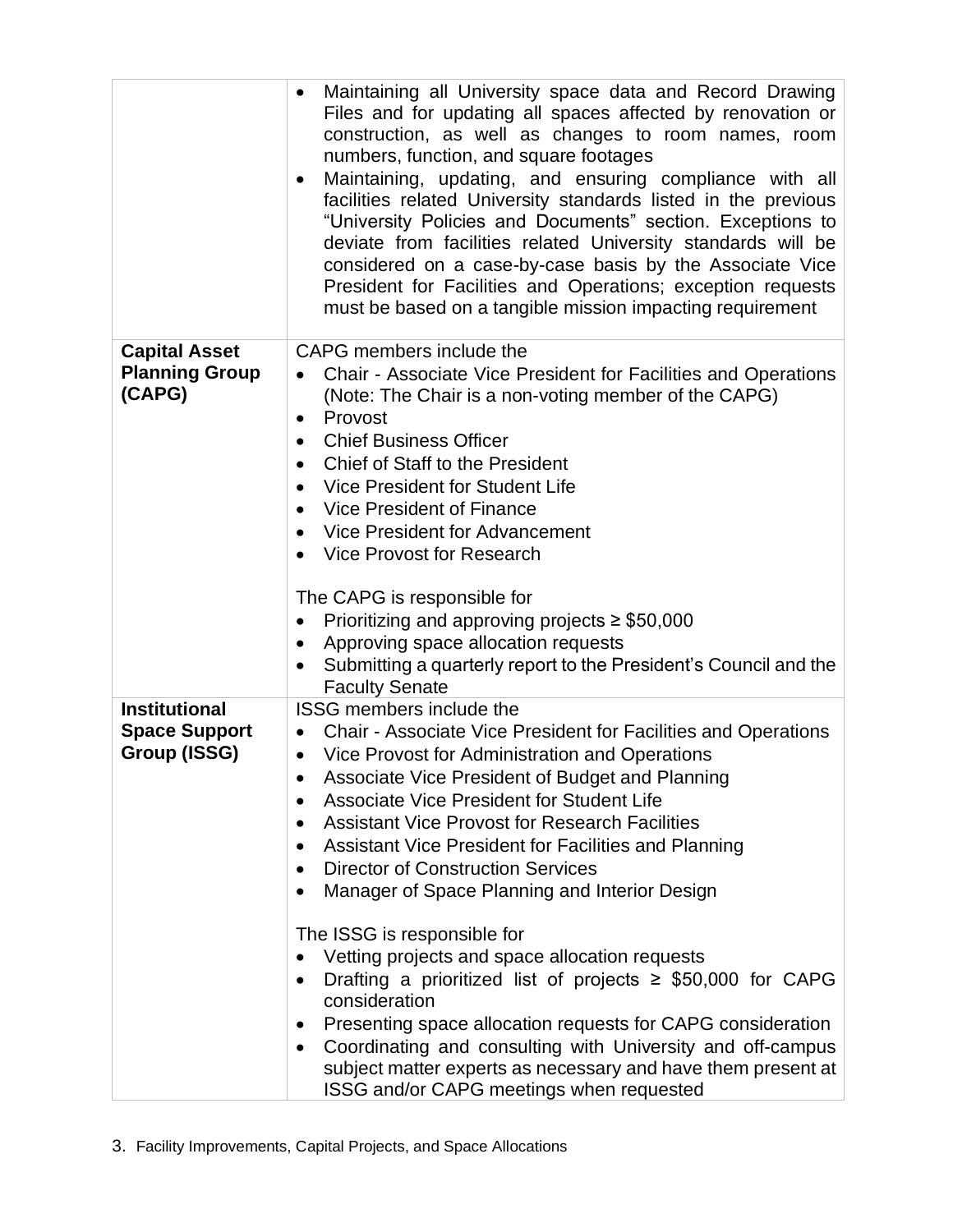|                                                                              | Submitting information and documentation that is data driven,<br>$\bullet$<br>relevant, and historical, to assist CAPG with their decisions                                                                                                                                                                                                                                                                                                                                                                                                                                                                                            |
|------------------------------------------------------------------------------|----------------------------------------------------------------------------------------------------------------------------------------------------------------------------------------------------------------------------------------------------------------------------------------------------------------------------------------------------------------------------------------------------------------------------------------------------------------------------------------------------------------------------------------------------------------------------------------------------------------------------------------|
| <b>User Groups</b>                                                           | User groups are all University colleges, schools, divisions,<br>departments, institutes, centers, auxiliary or administrative units<br>User groups are responsible for<br>Initiating proposed projects or space requests on a Project<br>Request Form or a Space Request Form and submitting it to<br>Facilities Management, once appropriate approvals have been<br>obtained<br>Informing and including the Office of Advancement in any<br>$\bullet$<br>potential project that could involve donor funding<br>Notifying Facilities Management any time there is a change to<br>$\bullet$<br>University space, either owned or leased |
| <b>Provost</b>                                                               | The Provost is responsible for<br>Approving any proposed project $\geq$ \$50,000 or any space<br>allocation request from his/her respective user groups prior to<br>submitting to Facilities Management<br>Upon request from a Dean, approving in writing retired<br>Emeritus faculty members to use excess space within their<br>respective colleges/departments for the advancement of the<br>University's mission<br>The Provost may delegate the above responsibilities to the<br>$\bullet$<br>Vice Provost for Administration and Operations and/or the<br><b>Assistant Vice Provost for Research Facilities</b>                  |
| <b>Deans</b>                                                                 | Deans are responsible for<br>Vetting proposed projects and space allocation requests from<br>their respective user groups<br>Ensuring their user group has considered all available options<br>within their currently assigned office/workspace before<br>submitting a Project Request Form or a Space Request Form<br>Approving projects < \$50,000<br>$\bullet$<br>Coordinating on any proposed project $\geq$ \$50,000 or any space<br>allocation request from their user group prior to submitting to<br>the Provost                                                                                                               |
| <b>Vice Presidents</b><br>or Members of<br>the President's<br><b>Council</b> | Vice Presidents or Members of the President's Council are<br>responsible for<br>Vetting proposed projects and space allocation requests from<br>their respective user groups<br>Ensuring their user group has considered all available options<br>within their currently assigned office/workspace before<br>submitting a Project Request Form or Space Request Form                                                                                                                                                                                                                                                                   |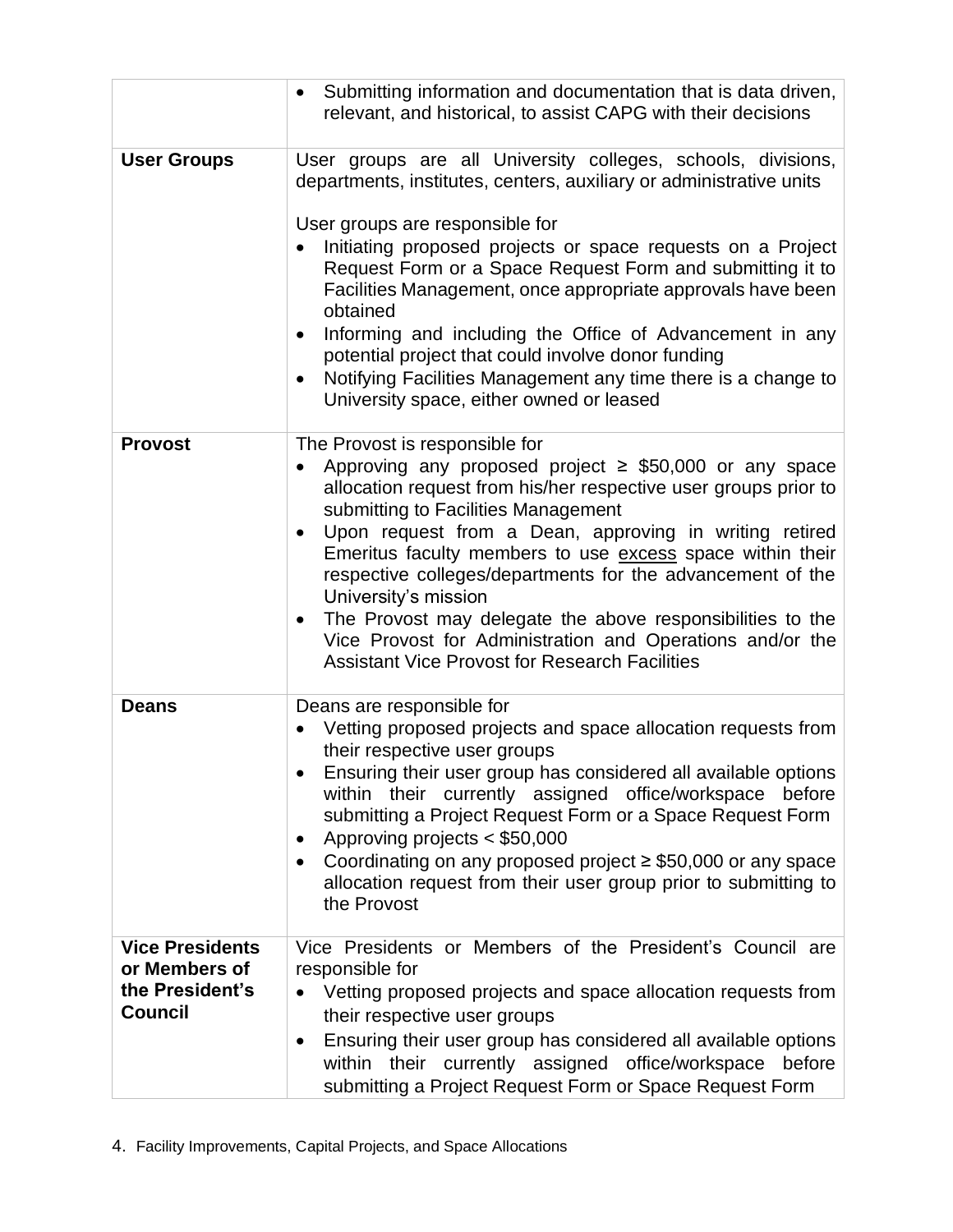|                                   | Approving any proposed project or any space allocation<br>$\bullet$<br>request from their user group prior to submitting to Facilities<br>Management<br>The respective Vice President or Member of the President's<br>Council may delegate approval authority for projects < \$50,000<br>to one person within their purview no lower than an Associate<br>Vice President, or equivalent, reporting directly to them                                                                                                                                                                                                                                               |
|-----------------------------------|-------------------------------------------------------------------------------------------------------------------------------------------------------------------------------------------------------------------------------------------------------------------------------------------------------------------------------------------------------------------------------------------------------------------------------------------------------------------------------------------------------------------------------------------------------------------------------------------------------------------------------------------------------------------|
| <b>Board of Regents</b><br>(BoR)  | The BoR is responsible for<br>• Approving any University Capital Project $\geq$ \$5 million                                                                                                                                                                                                                                                                                                                                                                                                                                                                                                                                                                       |
| Office of<br><b>Advancement</b>   | The Office of Advancement is responsible for<br>Working with University Areas/Divisions and the CAPG to<br>manage a consolidated listing of University sanctioned projects<br>and initiatives for donor funding<br>Providing opportunities for donors to support and engage with<br>the University<br>Working with user groups to determine if donor funds are viable<br>for specific projects<br>Ensuring the CAPG has approved the initiative valued at $\geq$<br>$\bullet$<br>\$50,000 prior to soliciting and/or receiving funds from donors<br>when related to facility projects, sculptures, statues,<br>monuments, etc., or for any space allocation issue |
| Office of the<br><b>Registrar</b> | The Office of the Registrar is responsible for<br>All academic scheduling using the University's official room<br>$\bullet$<br>scheduling software                                                                                                                                                                                                                                                                                                                                                                                                                                                                                                                |

## **Principles**

The University must be good stewards of its limited financial and space (facility) resources and must take a holistic approach when prioritizing and approving projects and space allocation requests.

## **Project Priorities**

User groups have projects and facility space needs to meet their current mission and/or future growth. However, the University must prioritize facility and space allocation requests taking in to account the needs and requirements of the entire institution at-large. This includes, but is not limited to, facility renovations and modernization, major infrastructure utility system repairs and replacement, sculptures and monuments, and new capital construction projects. Priorities will be set through the ISSG and CAPG, with the CAPG making the ultimate determination of project and space allocation priorities and funding, based on the University's vision, mission, and goals, in direct support of the strategic plan.

5. Facility Improvements, Capital Projects, and Space Allocations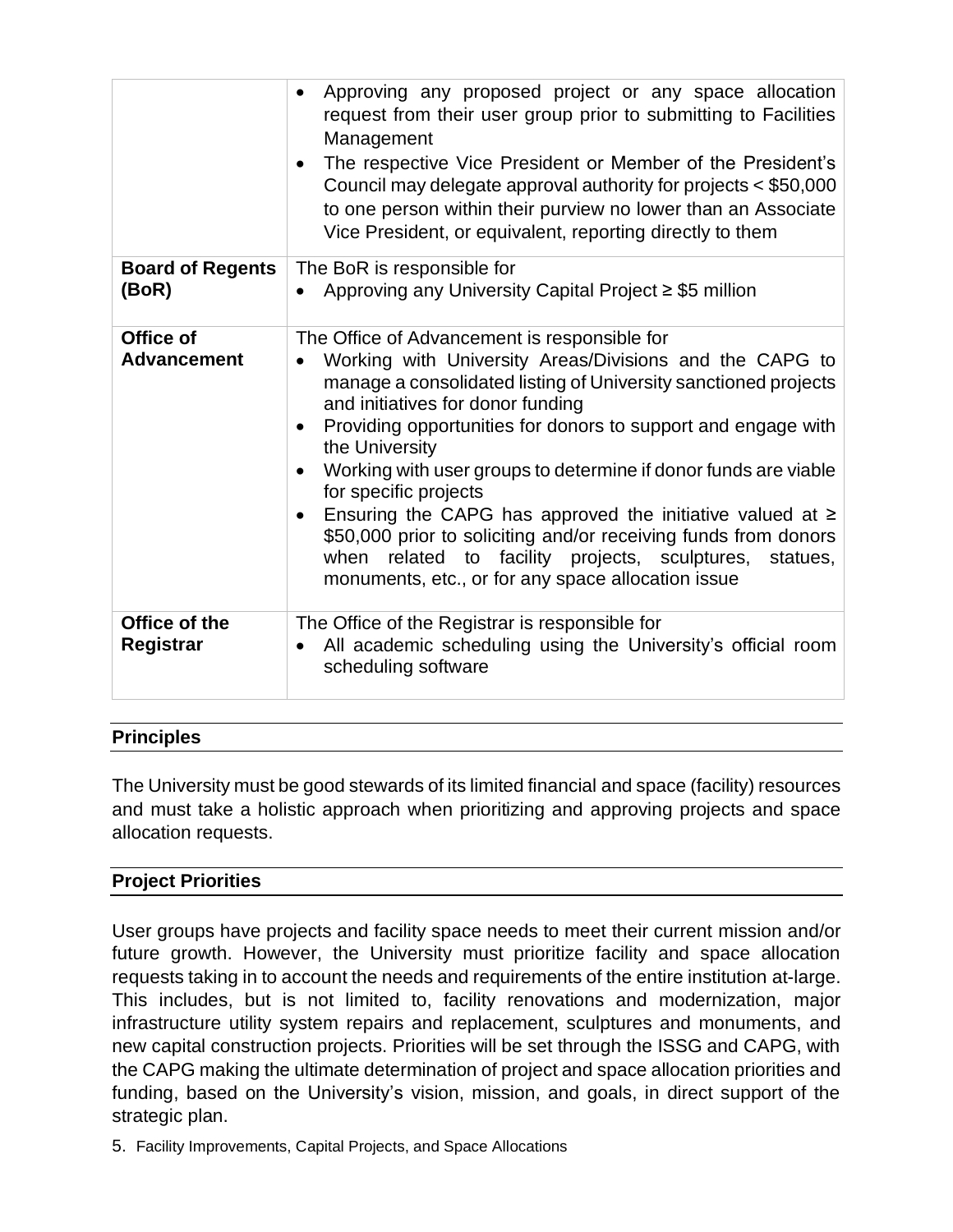## **Space Allocation**

As a critical resource to the University, space will be used in an efficient manner, align with priorities of the University's strategic plan, and support its learning, teaching, research, and student experience needs. University space allocation is guided by the following Principles:

- Although space is allocated to the colleges, schools, divisions, departments, institutes, centers, auxiliary or administrative units, **the University owns all space**, including space that is on or off campus that is owned outright, leased, or borrowed.
- All space that is vacated by any department, division, or user group or which undergoes a significant change in use, automatically comes under the purview of the ISSG and CAPG and is returned to the University's space inventory.
	- o Academic and research space allocated to the Provost will generally remain under her/his purview so when colleges, schools, and departments' mission and space needs change, the Provost will have discretion to reallocate space accordingly. The Provost should take into account recommendations for space reallocation from the impacted Vice Provosts and/or Deans.
	- o As noted in the below primary bullet, allocated space will be reviewed periodically. If academic and/or research space is not efficiently used as intended, the CAPG has the authority to reallocate space to another user group.
	- $\circ$  If the University's need for space arises based on a new mission or expanded mission of an existing user group, the CAPG may reallocate academic and/or research space to meet the University's requirements.
- Space is allocated to specific User Groups and should be reviewed periodically by the University to maintain optimal usage of all spaces. Any relocation, renovation, or provision of additional building space shall be considered for approval by the CAPG.
- Space identified by donor contributions will be maintained in accordance with the donor's intent to the extent possible, while also complying with federal regulations and industry standards. It is the responsibility of the user group's Director of Development to explain to donors how space is managed, and compatible terms should be attempted prior to the donor's contribution. Matters concerning donor contributions must be managed in coordination with the University Advancement Office.
- It is important that the primary undergraduate educational experience take place in the core of the campus; space will be allocated accordingly. Baylor research and graduate programs (excluding online, distance, and other activities targeted for offcampus) will be prioritized for core campus or other existing Baylor space where practical and effective.
- Space utilization is measured based on the use of scheduled and non-scheduled academic and administrative facilities and is used in the determination of space needs and allocations. In efforts to avoid duplication of space, equipment, staff services, and unnecessary costs, as much space as possible should be shared by departments.